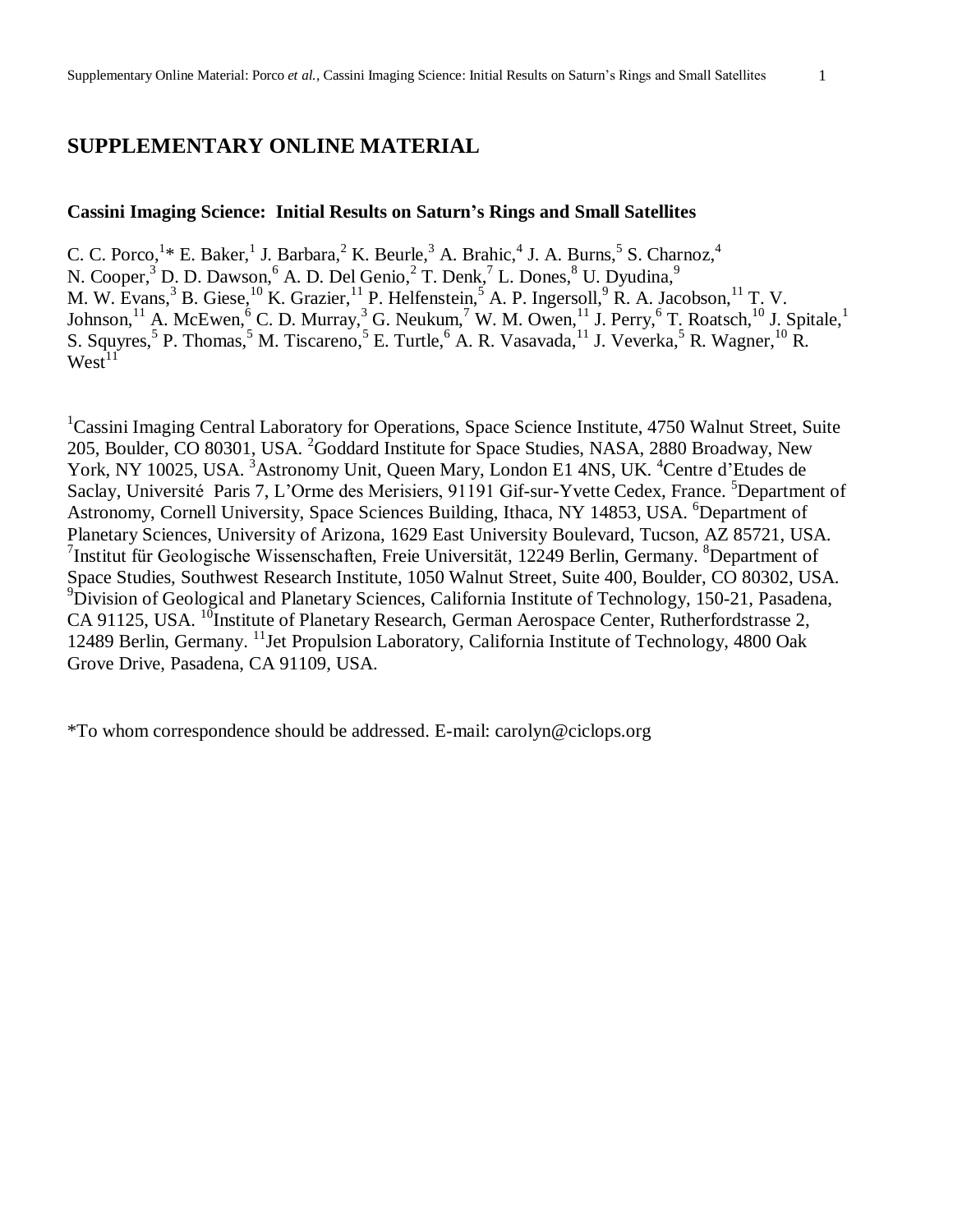#### **Small Satellites**

*Main-satellite-region searches:* Synnott (**S1**) discussed a number of possible satellites in the inner saturnian system, all with diameters  $d < 20$  km, assuming albedos similar to those of the known inner moons. Gordon et al. (**S2**, **S3**) reanalyzed Voyager images and found five possible moons in the Mimas-Enceladus region with  $2 \text{ km} < d < 40 \text{ km}$ . However, all the detections occurred in only a single image and none of the putative moons could be confirmed. A number of possible new satellites were reported during the 1995 Saturn ring-plane crossing (RPX). Two of these objects turned out to be Prometheus and Atlas at unexpected longitudes, and most or all of the others were probably transient clumps within or near the F ring (**47**, **65**, **S4, S5, S6)**. Dones et al. (**S7**) performed a groundbased search during the 1995 ring-plane crossing, and found no moons**.** (**S7**) should have been able to detect moons with *d* > 6 km. Because of scattered light close to the planet, their constraints are strongest exterior to the orbit of Dione (6 Saturn radii).

*Ring-region searches*: The main imaging sequence designs to detect ring-region satellites are (i) frequent imaging of the ansa of a ring gap or F ring region so that orbiting bodies and ring material can be captured moving through the field of view, and (ii) complete longitudinal scans of specific gaps and narrow rings to search for new ring structures and moons at high resolutions (**1**).

*Stability:* **Fig. S1** shows the results of integrating the orbits of 1000 test particles in the vicinity of Mimas after 4800 years. The main impactors on the inner satellites of Saturn are thought to be ecliptic comets, bodies on low-inclination heliocentric orbits thought to originate in the Kuiper belt/scattered disk beyond Neptune **(S8).** At an impact speed of 26 km/s, comets only tens of meters in diameter should be able to catastrophically disrupt bodies the size of Methone (S/2004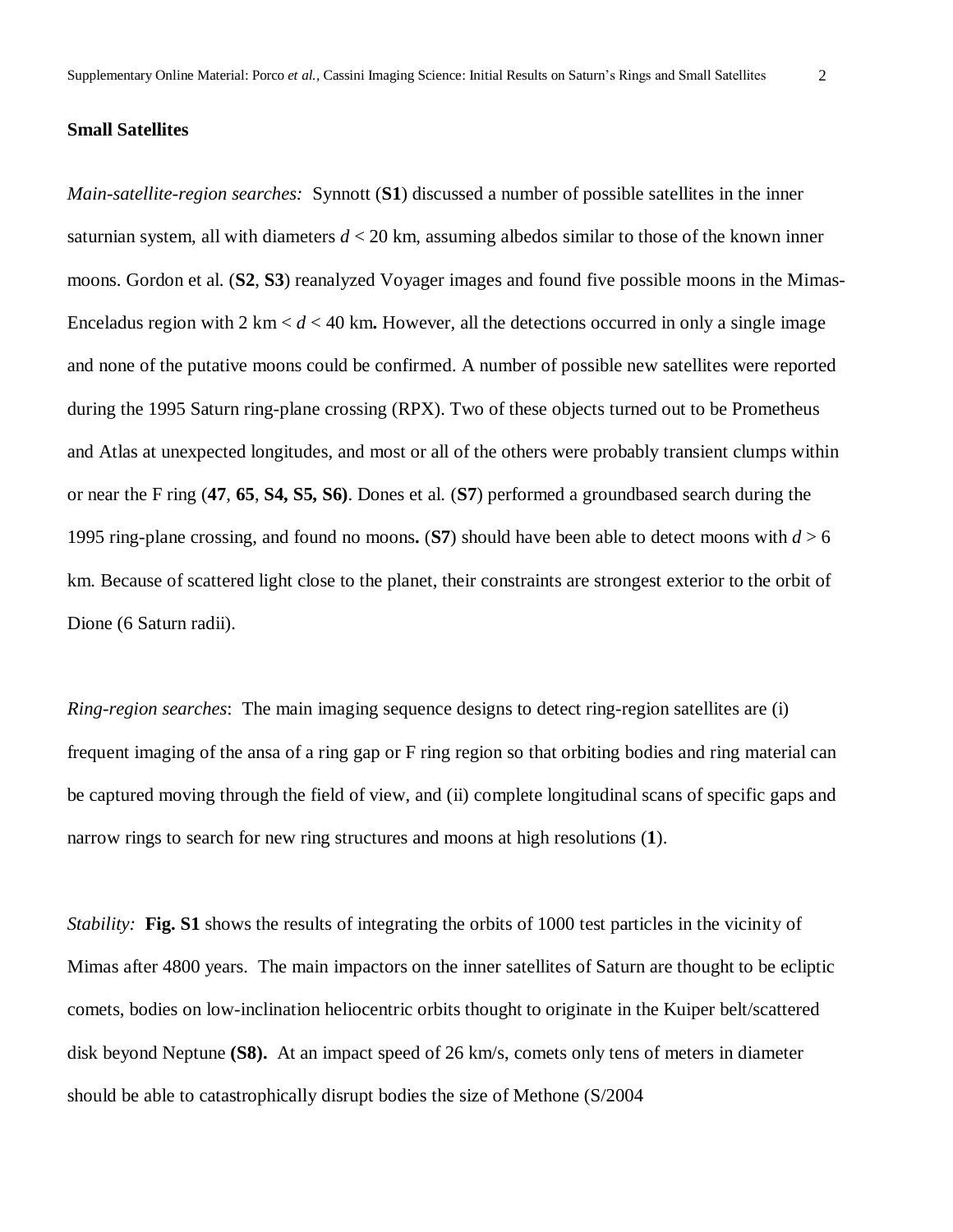S1) and Pallene (S/2004 S2). If ecliptic comets have a "collisional" size distribution, for which the number of cometary nuclei with radii larger than  $r$  scales as  $r^{2.5}$ , the newly discovered moons would have lifetimes of only ~1 - 10 Myr **(S7, S8)**. While such moons should be able to reaccrete, since they orbit outside of Saturn's Roche limit, this scenario requires that the efficiency of reaccretion be more than 99%. Alternatively, the size distribution of ecliptic comets could be "flatter," *i.e.*, the index of the size-frequency distribution could be considerably smaller than 2.5, as is suggested by crater counts on Europa **(S7, S9)** and possibly by recent Hubble Space Telescope (HST) observations **(S10).** In this case, catastrophic disruption would not occur as frequently.

*Orbits:* Saturn's satellites Janus, discovered by Dollfus in 1966, and Epimetheus, discovered by Fountain *et al.* in 1977, are known as the "co-orbitals" because they have nearly identical semimajor axes some 15,000 km exterior to the main ring system. Prometheus, Pandora, and Atlas were discovered in imaging data acquired during the Voyager 1 encounter in 1980 (**21**). Prometheus and Pandora lie on either side of Saturn's F ring and are presumed to be radially confining it; Atlas orbits just beyond the outer edge of the A ring. Pan was discovered (**S11**) during an examination of saturnian ring images taken by the Voyager spacecraft; it orbits within the Encke gap.

The satellites Methone (S/2004 S1) and Pallene (S/2004 S2) were discovered in Cassini images taken on 1 June 2004 orbiting between Mimas and Enceladus (**3**). In images from 21 June 2004, S/2004 S3 and S/2004 S4 were discovered orbiting within the F ring (**4**). Initially itwas thought that S/2004 S3 and S/2004 S4 might be the same object. However, the only orbit matching both sets of observations crossed the F ring and was considered implausible. Subsequent recovery of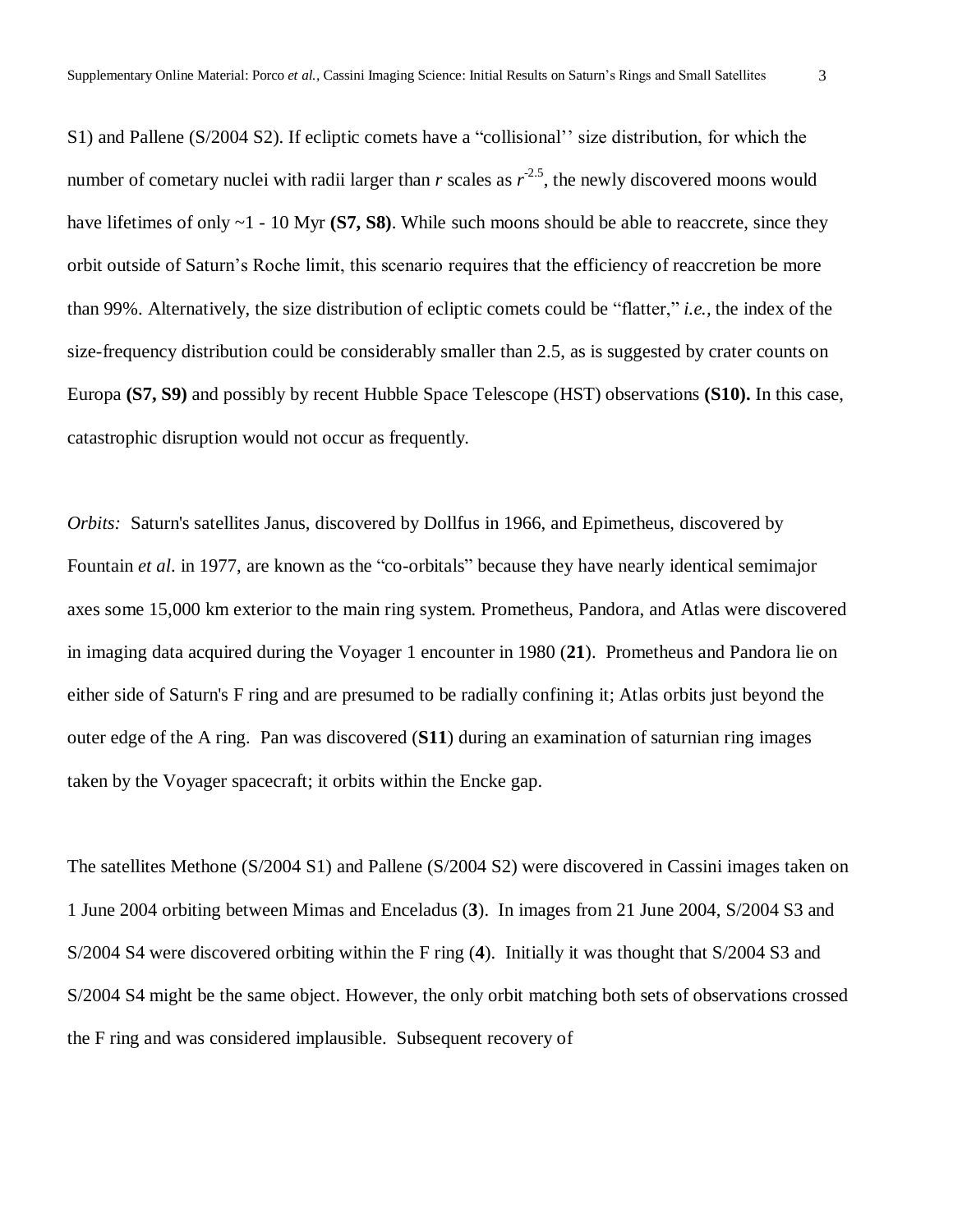S/2004 S3 on 17 October 2004 has led to an orbit which confirms the uniqueness of the two objects. Using images acquired on 21 October 2004 and 28 October 2004, respectively, Polydeuces (S/2004 S5) was found orbiting near Dione's orbit and S/2004 S6 was found in the region of the F ring (5).

The orbits were determined by fitting positional measurements to a set of equinoctial orbital elements. These are: *a* = geometric semimajor axis;  $\lambda = M + \varpi = M + \omega + \Omega$ ; h = e sin  $\varpi$ ;  $p = \tan(i/2) \sin \Omega$ ;  $k = e \cos \varpi$ ; and  $q = \tan(i/2) \cos \Omega$ , where e is the eccentricity, M is the mean anomaly,  $\omega$  is the argument of periapsis, *i* is the inclination to Saturn's equator,  $\Omega$  is the longitude of the ascending node on Saturn's equator,  $\lambda$  is the mean longitude, and  $\varpi$  is longitude of periapsis. The longitudes are all measured from the node of Saturn's equator on the equator of the International Celestial Reference Frame. The three longitude rates associated with the elements are  $d\lambda/dt$ ,  $d\varpi/dt$  and  $d\Omega/dt$ .

Initial orbits are generated from the first suite of observations, which are then used to find the new objects in other imaging data by predicting the locations at the times of all the images thus far collected by Cassini. Methone and Pallene were subsequently found in this way in the earlier approach sequences and their orbits were consequently improved by the longer baseline. Such improvements then permitted the acquisition of new Cassini images specifically retargeted to capture the new moons at a future time. Retargeted observations have been collected and used in the orbit fits for Methone, Pallene, and Polydeuces.

Where Voyager measurements have been used, these are the sample and line locations of the satellites seen in Voyager ISS images. Background stars and other satellites in the images provided camera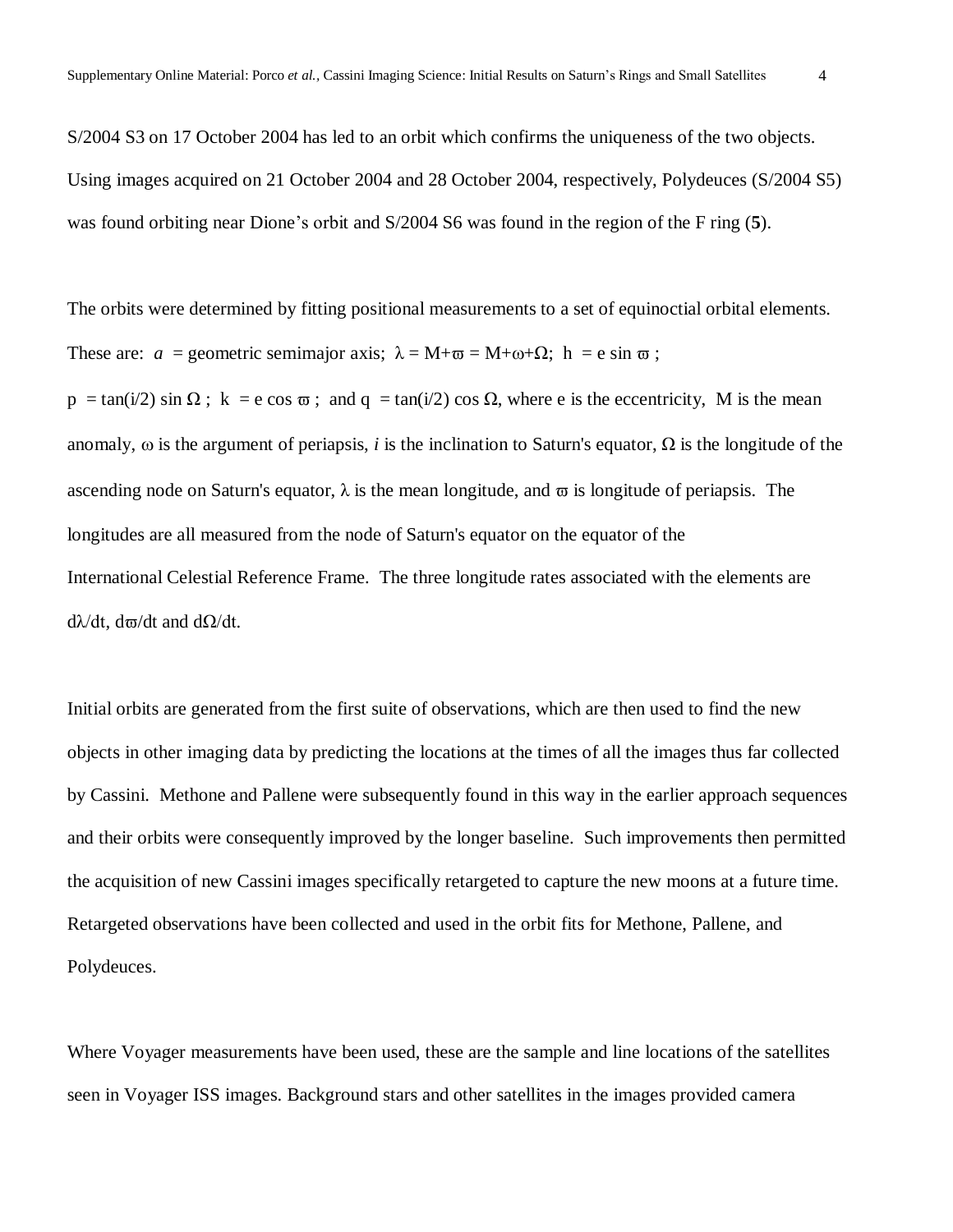pointing references for the Atlas observations. The pointing for the Pan observations was determined from the location of the Encke gap and other image features, *e.g.,* the shadow boundary on the rings, Saturn's limb and terminator, and the outer edge of the B ring.

We determined the elements of Atlas from a fit to 5 observations from Voyager 1, 7 from Voyager 2, and 69 from Cassini. The latter were made between 26 May 2004 and 2 June 2004. For Pan we fit 23 Voyager 2 observations and the 23 Cassini observations which were made between 26 May 2004 and 11 October 2004. We fit the orbits of Methone, Pallene, and S/2004 S3 to data from 54, 37, and 20 Cassini images, respectively. Most of the images for Methone and Pallene were taken on 1 June 2004. Additional images for Methone were acquired on 12 May 2004, 2 November 2004, and 3 November 2004. Images taken on 18 April 2004, 25 April 2004, and 3 November 2004 provided additional data for Pallene. Nineteen of the S/2004 S3 images are from 21 June 2004 and one is the recovery on 17 October 2004. There are only 4 observations of S/2004 S4; all occurred on 21 June 2004. The data for S/2004 S5 includes 67 observations beginning on 2 April 2004 and ending on 2 November 2004; and the 17 observations of S/2004 S6 are from 28 October 2004. We summarize parameters of the satellite search sequences in **Table S1**.

Prior to Cassini, the numerically integrated orbits of Janus, Epimetheus, Prometheus, and Pandora had been fit to astrometric observations acquired with HST and from Earth-based observatories and to imaging data acquired from the Voyager spacecraft (**13**). In determining our new orbits for these objects, we incorporated data from more than 4000 Cassini images acquired during the period 6 February 2004 to 19 June 2004. For convenience, however, we did not fit the Voyager data or Earthbased data acquired during the 1966 Saturn ring plane crossing. These data will be added at a later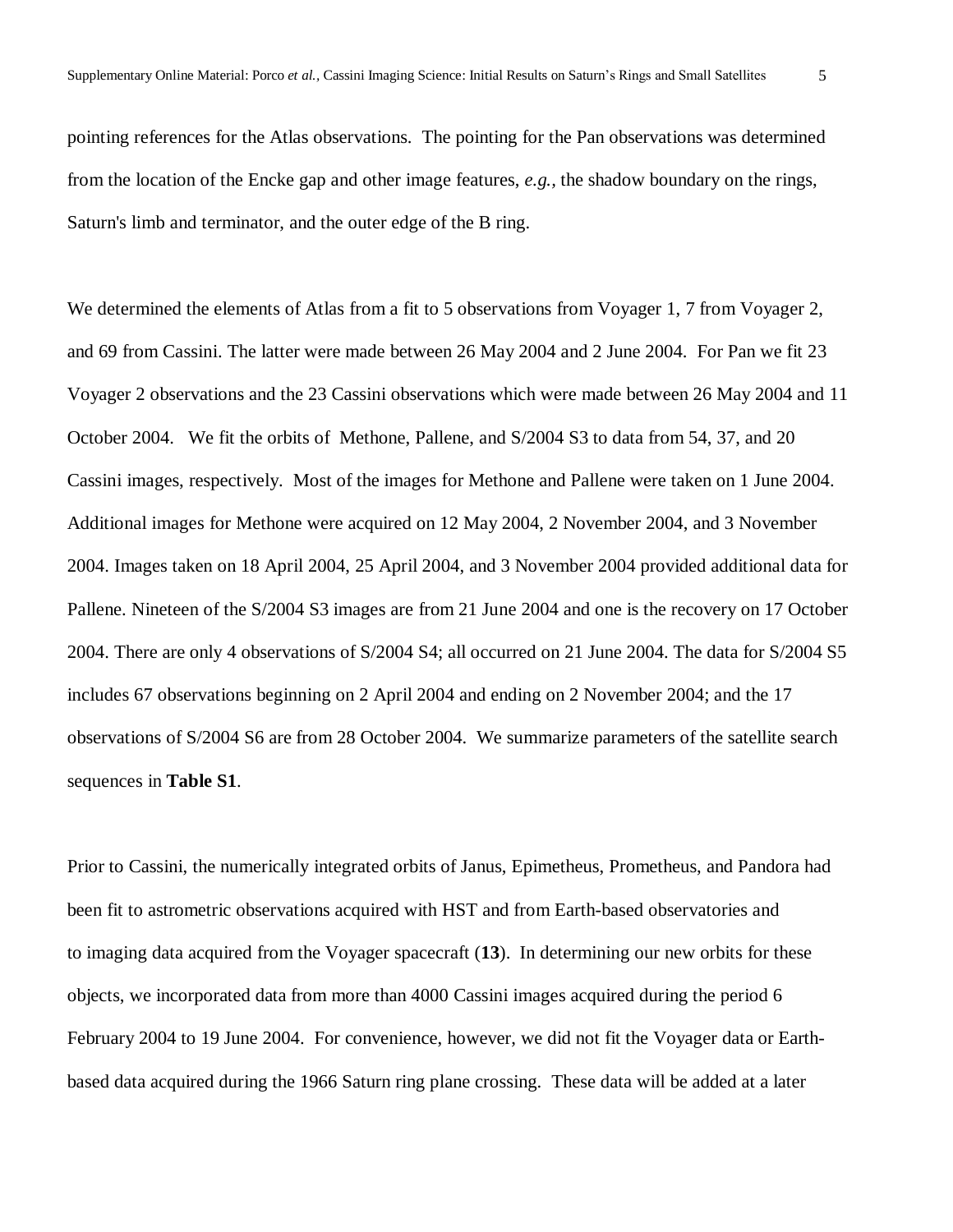date. We believe that the extensive set of high quality HST observations together with the recent Earthbased data and the Cassini data are more than sufficient to provide good orbits for the near term.

#### **Rings**

*Photometry/Color:* We averaged the calibrated reflectivity (I/F) of the rings over longitude to compute radial profiles of ring brightness. We then used a multiple-scattering (doubling) code to compute the predicted I/F of the rings for a variety of assumed values of the ring particles' Bond, or overall, albedo. This calculation assumed that the rings' optical depth equals the value measured by the Voyager photopolarimeter experiment (**39**) and that the main rings have the same, highly backscattering, phase function everywhere (**S12**).

The multiple scattering code assumes that the ring particles are well-separated, *i.e.,* that the ring is many particles thick. In reality, in most parts of the main rings, the particles are probably confined to a layer whose thickness is only a few times the size of the largest particles (**S13**). Physically thin rings of moderate-to-high optical depth are typically brighter at low phase angles and darker at high phase angles than physically thick rings, due to reduced amounts of shadowing and multiple scattering, respectively (**S14**, **S15**). At the intermediate phase angle at which our color images were taken, the rings' I/F is less sensitive to the thickness of the particle layer. Therefore, ring particle albedos are better determined in our data than at the small phase angles accessible from the Earth.

The doubling code results were inverted to determine the Bond albedo as a function of radius, which is shown in **fig. S2**. The albedo of the C ring particles generally increases with distance from Saturn at all wavelengths, while the B ring shows complex structure on length scales of hundreds to thousands of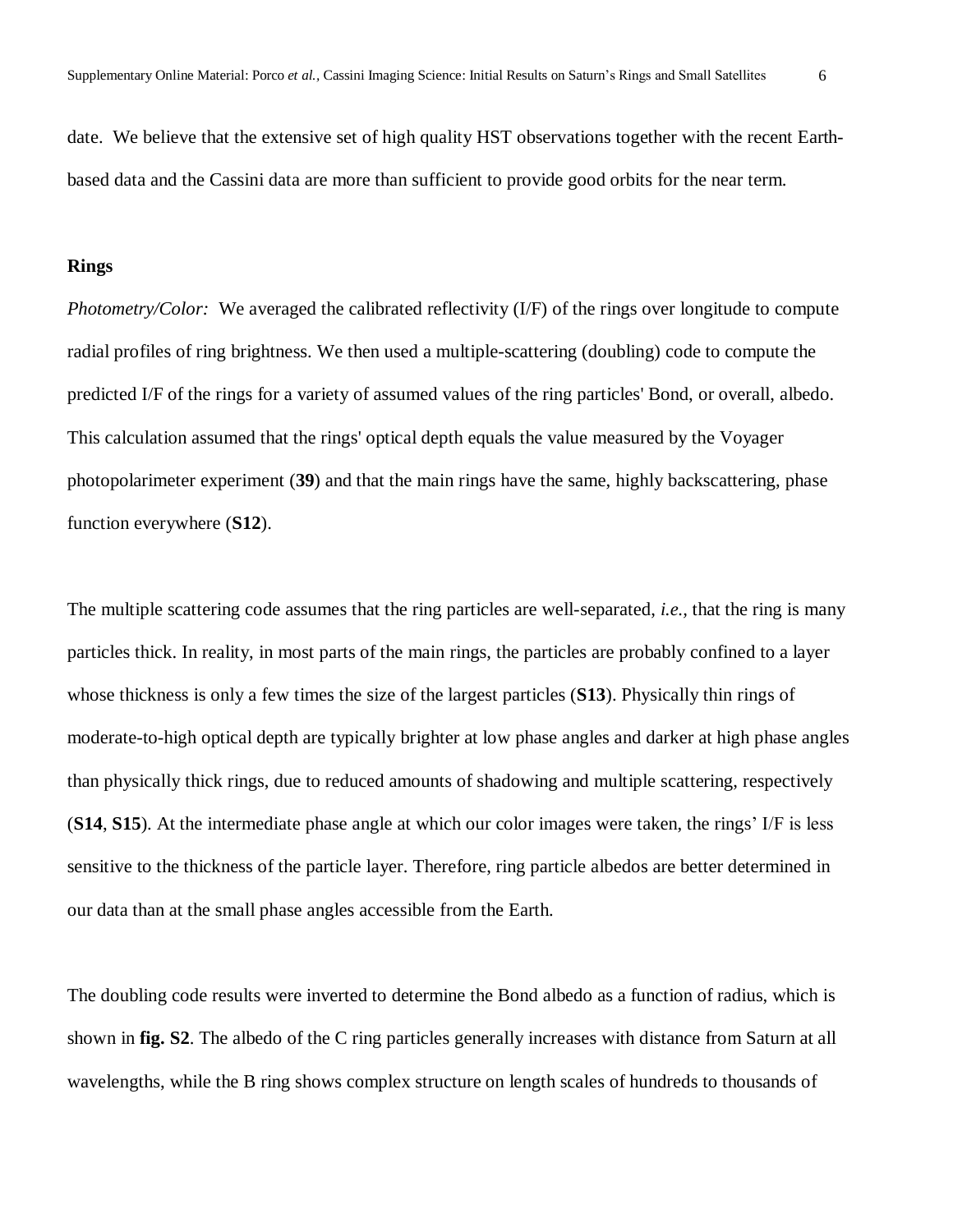km. The A ring, by contrast, is relatively featureless. The albedo of the particles in parts of the central B ring is ~0.9 in the RED and IR2 filters. Our approach neglects variations in the scattering phase function of different ring regions, which could result from differences in physical thickness or in the surface textures of individual particles. Such variations are likely small enough at the intermediate phase angles of our Cassini observations that most of the albedo variations shown in **fig. S2** represent real differences in ring composition.

*Rings at high resolution*. To produce profiles of optical depth across the narrow ringlets seen in **figs. 4a** and **4b**, we converted I/F to optical depth  $(\tau)$ , using a doubling code (**fig.** S3a and S3b). However, the highest-resolution images taken during SOI viewed the "unlit" face of the rings. In this geometry, I/F does not increase monotonically with  $\tau$ , as it does for images taken on the "lit" face of the rings. Rather, for small values of  $\tau$ , I/F increases, but then reaches a maximum at a value of  $\tau \sim 0.4$  for the geometry of our images. As  $\tau$  increases even further, I/F decreases because the layer of particles becomes increasingly opaque. Based upon the Voyager 2 photopolarimeter (PPS) occultation data on the Maxwell and Huygens ringlets, it was clear that the interiors of the ringlets corresponded to the highoptical-depth solution when we converted I/F to  $\tau$ . However, the exact values of  $\tau$  we infer depend upon the assumed albedo and scattering model used. Thus, while we believe that the structure shown in **figs. 4a** and **4b** is real, the exact values of optical depth cannot be determined by analysis of images alone.

*Waves:* Saturn's main rings, particularly the A ring, contain dozens of tightly wound spiral density waves. These waves are excited by Saturn's moons at the sites of gravitational resonances (**42**, **S16**, **S17**, **S18**, **S19**). Mimas also excites several spiral bending waves in the rings (**41**, **S20**, **S21**, **S22**). Both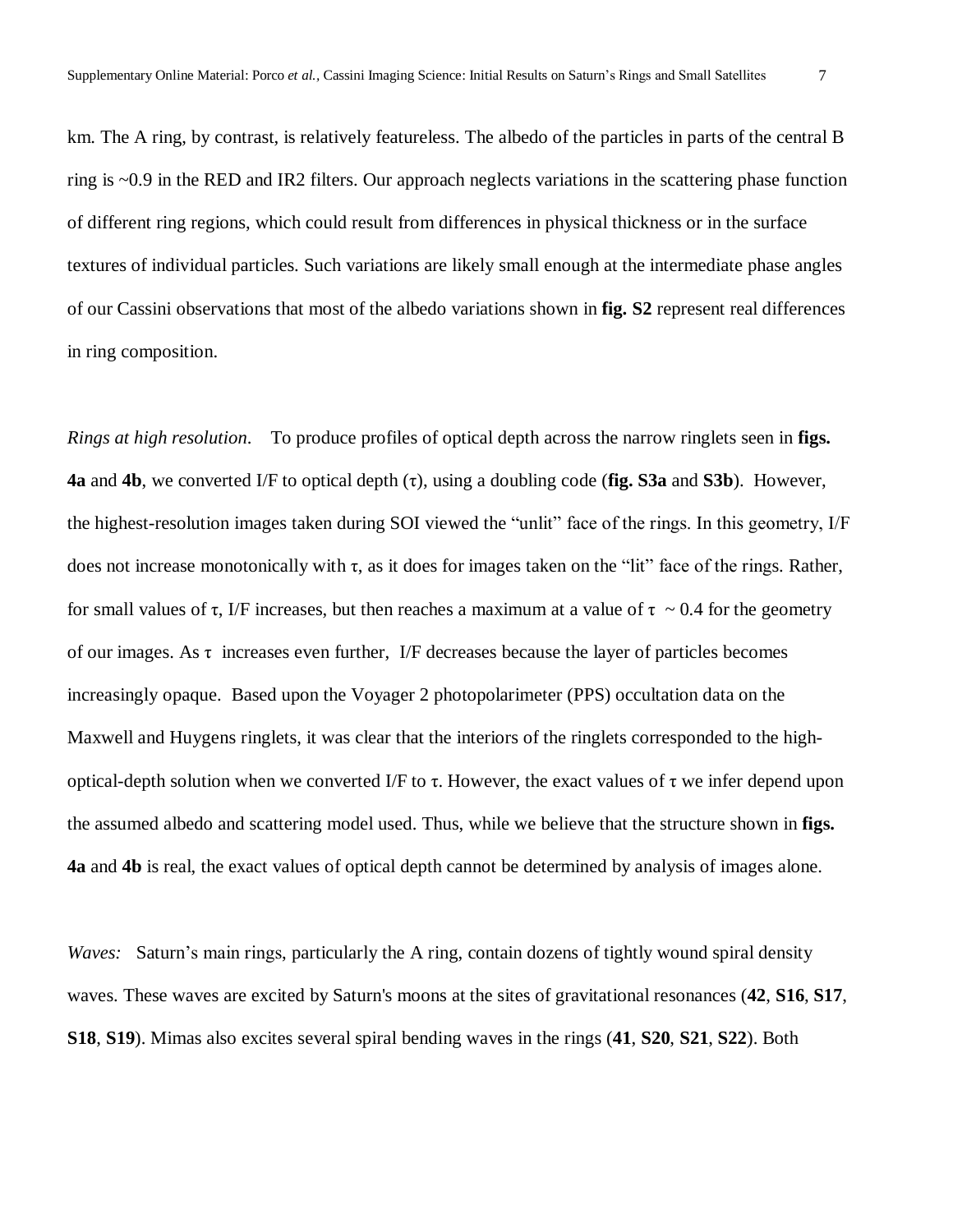types of waves show a characteristic decline in wavelength with distance away from resonance which can be used to determine the surface mass density of the rings,  $\sigma$ . The distance over which a wave propagates can be used to estimate the rings' viscosity, and hence physical thickness. Finally, if a wave (or part of a wave) is linear, *i.e.*, the fractional change in surface density,  $d\sigma/\sigma$ , is much smaller than unity, the mass of the perturbing satellite can be estimated. This technique provided the first estimates for the masses of Prometheus and Pandora, and a crude upper limit on the mass of Atlas (**S19**). The Cassini SOI dark-side images, with their superior resolution and signal-to-noise, contain many waves which were not detected by the instruments on Voyager. For example, we detected several density waves due to the tiny ring moon Atlas, including the 5:4, 9:8, and 10:9 waves (**27**, **40**). We used this technique to model the Atlas 5:4 (**fig. S4a**) and the Pan 7:6 (**fig. S4b**) waves and derive the ring and satellite properties reported in the main text.

To test our fitting procedures, we analyzed the Prometheus 9:8 density wave, a very clean nonlinear wave seen in the Cassini images of the mid-A ring. Our analysis yields a surface density of 39.2  $g/cm^2$ , which lies between the values of 29.0—32.6 g/cm<sup>2</sup> determined by **(S19)**, and the value of  $55.0 \pm 4.8$  $g/cm<sup>2</sup>$  found by (42). We infer a viscosity 164 cm<sup>2</sup>/s, close to the value of 150 cm<sup>2</sup>/s which (**S19**) assumed to fit density waves in the A ring. Using the classical expression for viscosity, this implies a dispersion velocity of 0.3 cm/s and a scale height of 22 meters, considerably larger than we found in the Cassini division, but comparable to values found for the Mimas 5:3 bending wave in the A ring from analysis of Voyager data (S22, S23). However, since there may be other, "nonlocal" sources of wave damping, our estimate of the scale height in the mid-A ring should be regarded as an upper limit (**49**, **50**).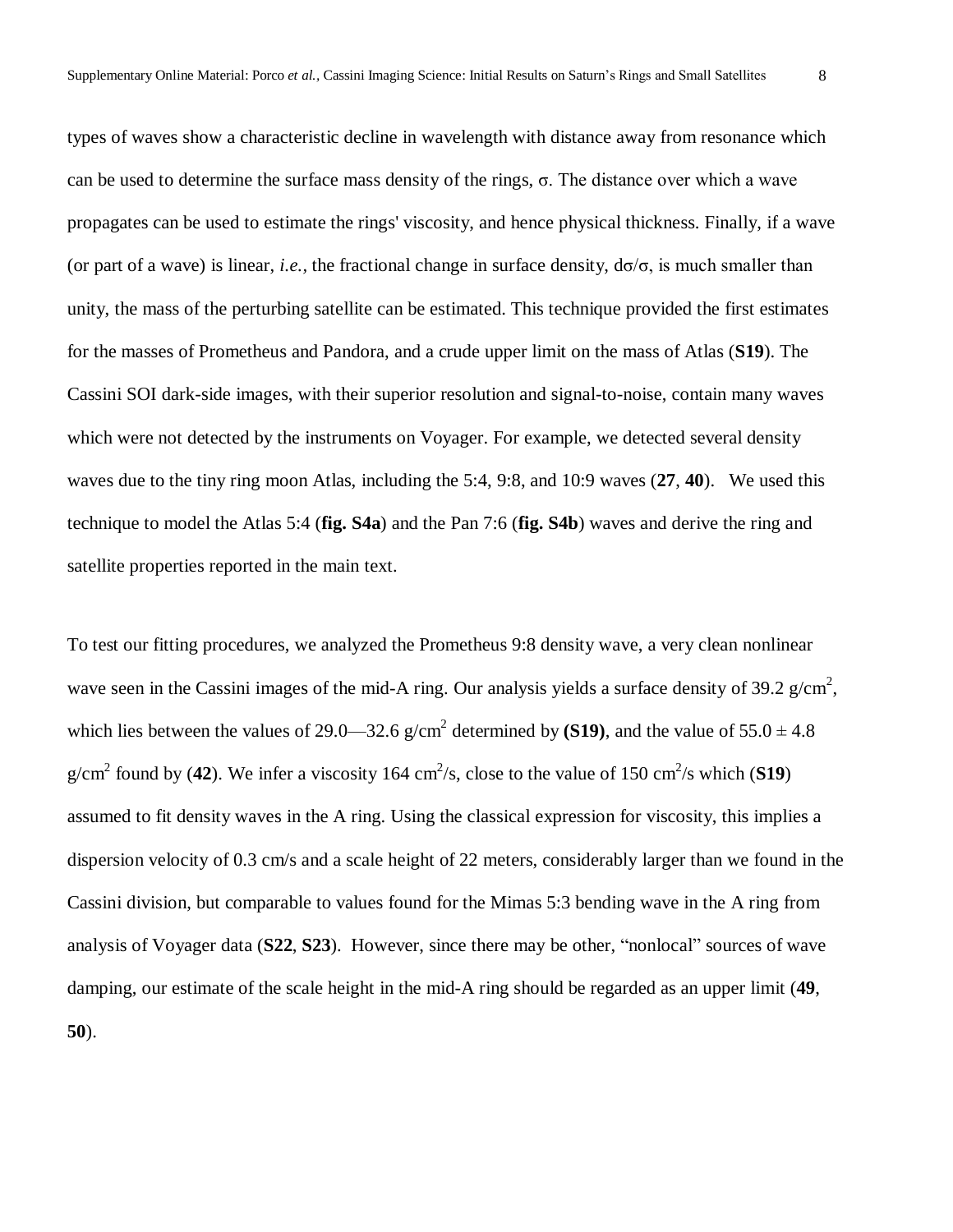We also attempted to estimate the mass of Prometheus from the amplitude of the 9:8 wave. However, our conversion from I/F to  $\tau$  gave a surprisingly large background optical depth (0.85) and small Bond albedo (0.30) in the wave region. Our fit value for Prometheus' GM is 0.007  $\text{km}^3/\text{s}^2$ , which is about onehalf the value found by (**13**) and (**48**). We suspect the discrepancy is due to inadequate modeling of the nonlinear wave, as the values of (**13**) and (**48**) were determined by modeling the direct interactions between Prometheus and Pandora.

*Pan wakes:* **Figure S5** shows a scan across the image shown in **fig. 5g**, and the result of a wavelet analysis of the scan. Power due to *both* first- and second-order wakes created by Pan is present.

*F* ring region: A sequence of NAC images of Saturn's right ansa, taken over 16 hours on 20–21 June 2004 as part of a search for small satellites, yielded 83 useful images of the F ring region at a radial resolution as fine as 20 km per pixel. This was the last sequence to provide complete azimuthal coverage of the F ring before SOI. The images were analyzed by re-projecting the region in the radial range from 138,000 km to 142,000 km and a longitude range from 167˚ to 187˚ into a longitude-radius system.

Figures 6 and 7 of (**61**) show how the mechanism that produces gaps and streamers works for two individual particles. Their observed behavior is entirely consistent with that seen in (**60**) and the dominant role of tangential forces in changing semi-major axes. It is likely that the resolution in **fig. 8a** was insufficient to detect a gap, although the discontinuity and streamer are visible.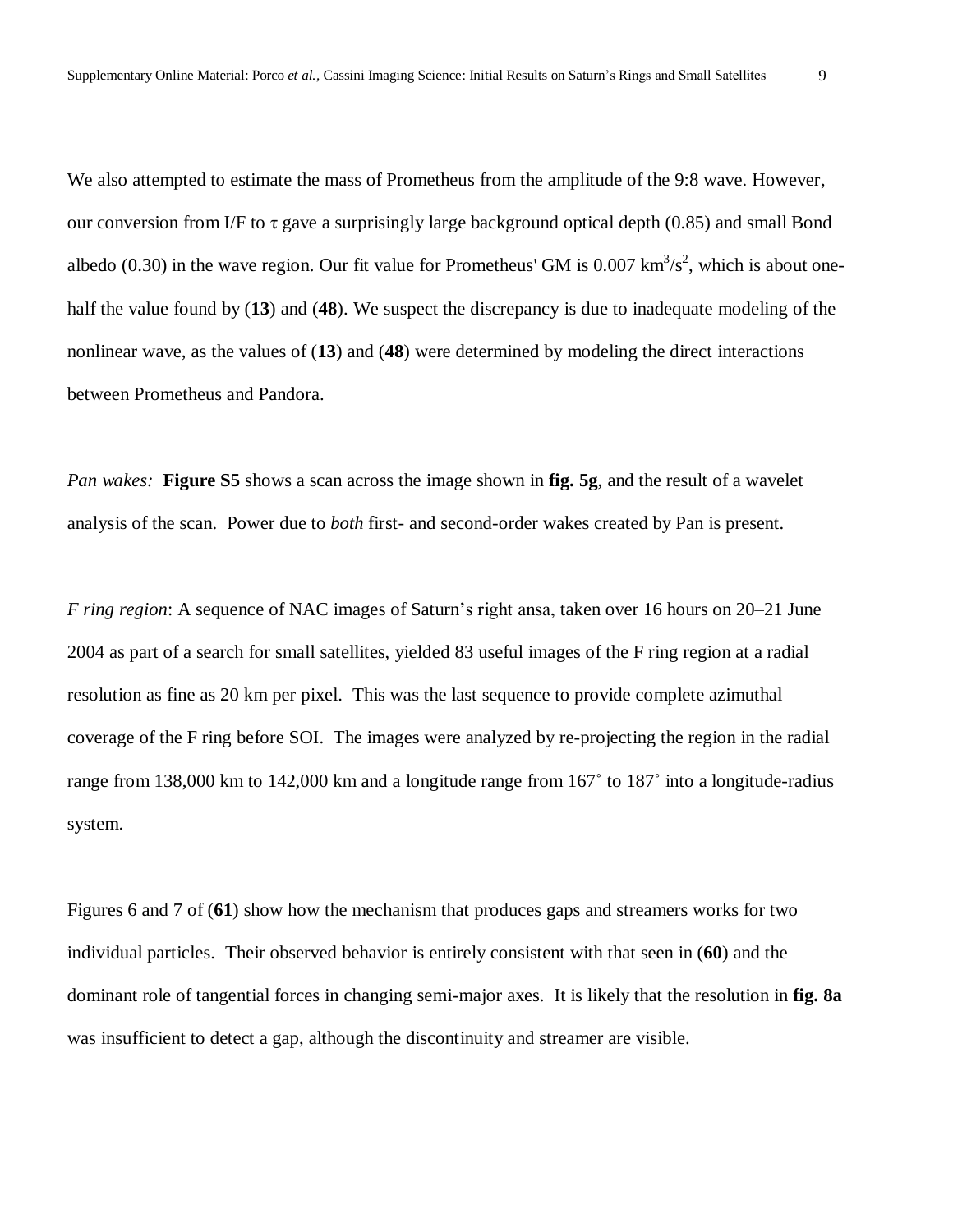Poulet *et al.* (**65**) and Barbara and Esposito (**6**) both predict the presence of a belt of ~1 km moonlets in the F ring in order to explain the features detected during the 1995/6 ring plane crossings; such moonlets could even be loosely bound "rubble piles," the disruption of which could give rise to "burst" events (**S24**).

A satellite embedded in the F ring core could produce strands by creating a chaotic zone between 1.5 and 3 Hill radii on either side of its orbit (**S25**, **S26**) while maintaining material co-orbital with itself. However, for the F ring this would imply a satellite with a radius ~60% that of Prometheus, *i.e.*, a radius of ~30 km, and we consider this to be unlikely.

New rings comparable to the jovian ring have been seen in between the outer edge of the A ring and the F ring. One is coincident with Atlas' orbit. **Figure S6** shows radial brightness profiles taken through this region, using different fits for the scattered light background, from which optical depths have been derived under different particle size distribution assumptions (see Table 3 in the main text).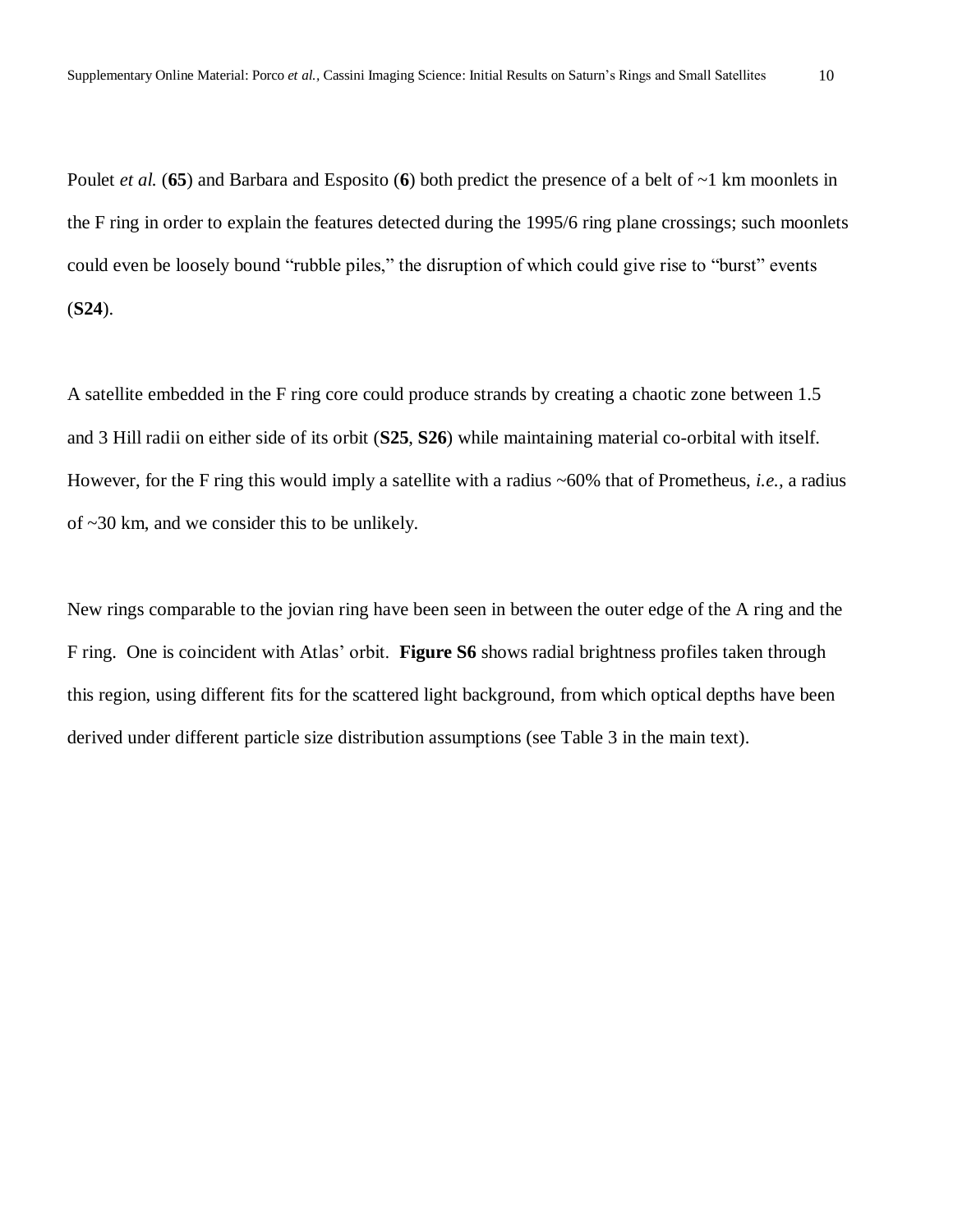# References

- S1: S. P. Synnott, *Icarus* **67**, 189 (1986)
- S2: M. K**.** Gordon, C. D. Murray, K. Beurle, S. P. Synnott, *IAU Circular* **6162**, 1 (1995)
- S3: M. K**.** Gordon, C. D. Murray, K. Beurle, *Icarus* **121**, 114 (1996)
- S4: A. S. Bosh, A. S. Rivkin, *Science* **272**, 518 (1996)
- S5: P. D. Nicholson, et al., *Science* **272**, 509 (1996)
- S6: S. Charnoz, A. Brahic, C. Ferrari, I. Grenier, F. Roddier, P. ThÈbault, *Astron. Astrophys.* **365**, 214 (2001)
- S7: L. Dones, et al., *Icarus*, in press
- S8: K. Zahnle, P. Schenk, H. Levison, L. Dones, *Icarus* **163**, 263 (2003)
- S9: E. B. Bierhaus, C. R. Chapman, W. J. Merline, *Nature*, in press
- S10: G. M. Bernstein, D. E. Trilling, R. L. Allen, M. E. Brown, M. Holman, R. Malhotra, *Astron. J.* **128**, 1364 (2004)
- S11: M. R. Showalter, *Nature* **351**, 709 (1991)
- S12: L. Dones, J. N. Cuzzi, M. R. Showalter, *Icarus* **105**, 184 (1993)
- S13: J. N. Cuzzi, R. H. Durisen, J. A. Burns, P. Hamill, *Icarus* **38**, 54 (1979)
- S14: C. C. Porco, H. B. Throop, D. C. Richardson, *Bull. Amer. Astron. Soc.* **33**, 1091 (2001)
- S15: H. Salo, R. Karjalainen, *Icarus* **164**, 428 (2003)
- S16: J. N. Cuzzi, J. J. Lissauer, F. H. Shu, *Nature* **292**, 703 (1981)
- S17: J. B. Holberg, *Astron. J.* **87**, 1416 (1982)
- S18: L. W. Esposito, C. C. Harris, K. E. Simmons, *Astrophys. J. Supp. Series* **63**, 749 (1987)
- S19: P. A. Rosen, G. L. Tyler, E. A. Marouf, J. J. Lissauer, *Icarus* **93**, 25 (1991)
- S20: F. H. Shu, J. N. Cuzzi, J. J. Lissauer, *Icarus* **53**, 185 (1983)
- S21: J. J. Lissauer, *Icarus* **62**, 433 (1985)
- S22: D. L. Gresh, P. A. Rosen, G. L. Tyler, J. J. Lissauer, *Icarus* **68**, 481 (1986)
- S23: J. J. Lissauer, F. H. Shu, J. N. Cuzzi, in Proceedings of IAU Colloquium 75, *Planetary Rings*, ed.
- A. Brahic, p. 385 (1984)
- S24: M. R. Showalter, *Science* **282**, 1099 (1998)
- S25: J.-M. Petit, M. HÈnon, *Icarus* **66**, 536 (1986)
- S26: J. H‰nninen, *Icarus* **103**, 104 (1993)
- S27: C. Torrence, G. P. Compo, *Bull. Amer. Meteorological Soc.* **79**, 61 (1998)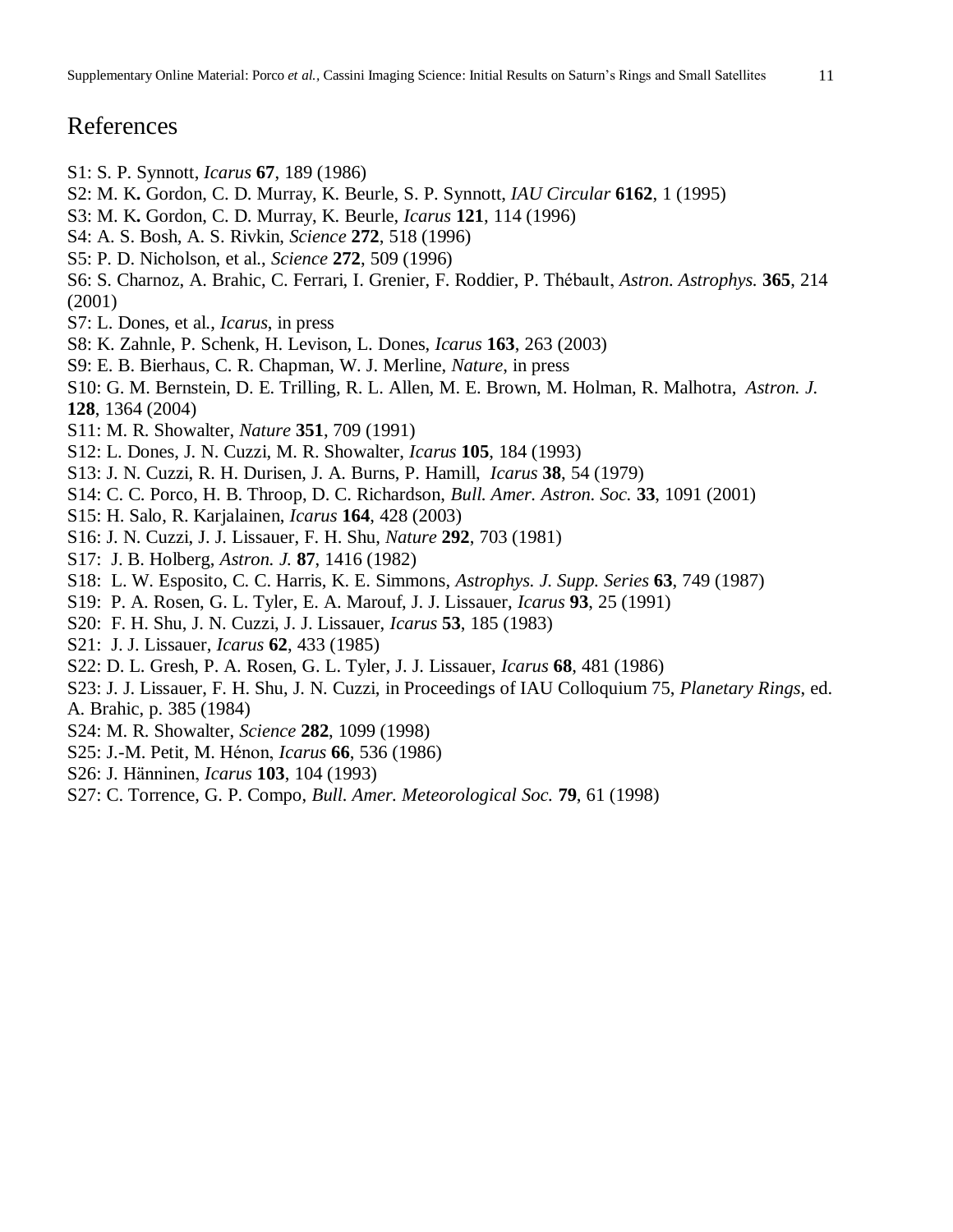# **TABLES**

Table S1: Description of satellite search sequences

| <b>Observation Name</b> | #Images | Exp   | <b>Start Date</b>       | <b>End Date</b> | Region $(10^3)$ | Distance $(10^6)$ |
|-------------------------|---------|-------|-------------------------|-----------------|-----------------|-------------------|
|                         |         | (sec) |                         |                 | (km)            | (km)              |
| C42OT APPSATSRC         | 52      | 82.0  | Feb. 9, 2004            | Feb. 16, 2004   | 500 to 2,000    | 64.90             |
| C43OT APPSATSRC         | 121     | 82.0  | Feb. 23, 2004           | Mar. 29, 2004   | 300 to 1,800    | 51.29             |
| C44OT APPSATSRC         | 288     | 18.0  | Apr. 2, 2004            | May 12, 2004    | 180 to 650      | 35.23             |
| 000RI SATSRCHBP         | 322     |       | 1.2/4.6 May 26, 2004    | June 1, 2004    | 80 to 250       | 16.98             |
| 00ARI RNGHAZARD         | 94      |       | $1.0/5.6$ Oct. 21, 2004 | Oct 22, 2004    | 166 to 355      | 3.1               |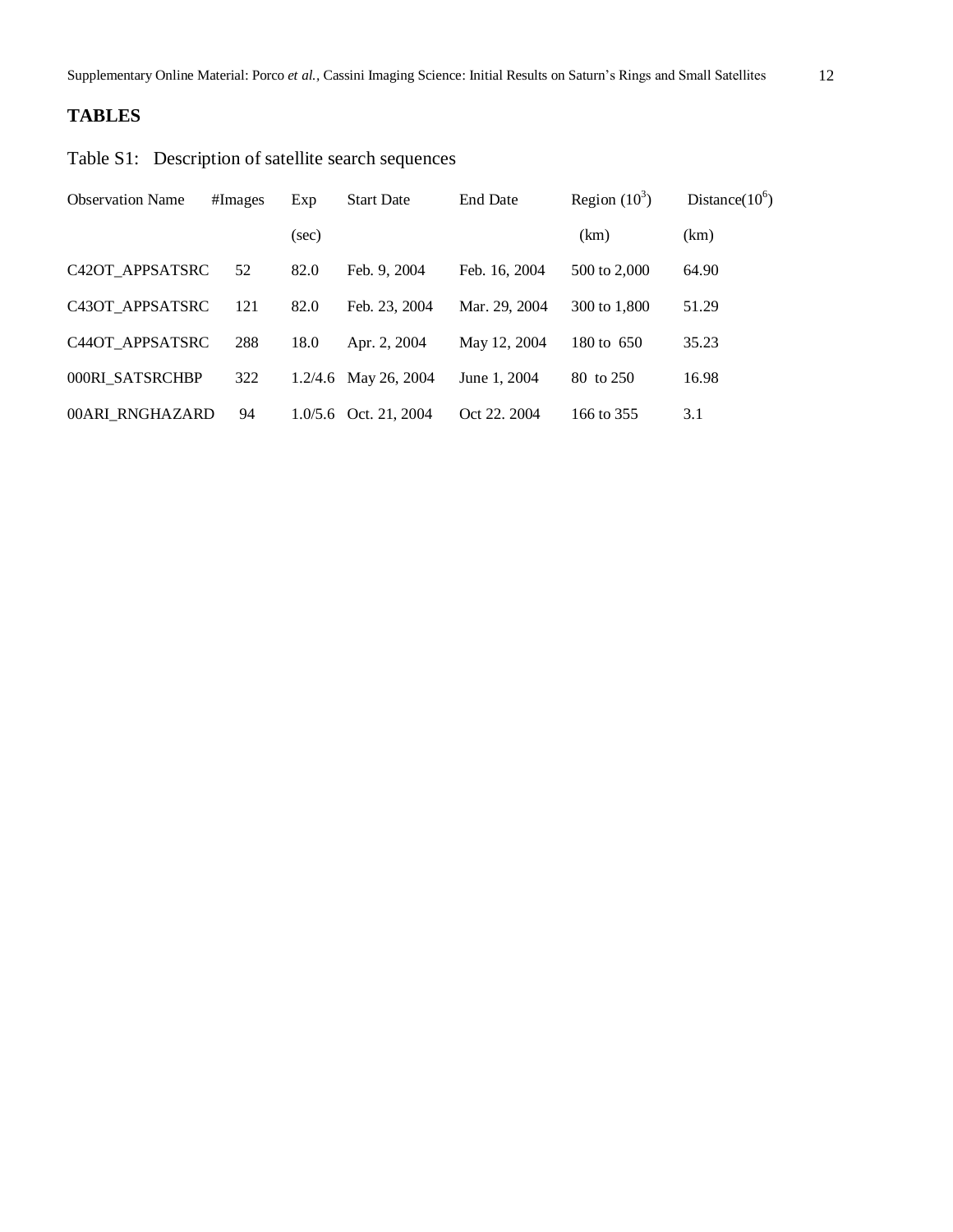## **FIGURES**



**Figure S1:** Eccentricity and inclination versus semi-major axis of 1000 test particles in the neighborhood of Mimas (which is shown as a diamond in each panel) after 4800 years of integration (including the influence of Saturn's major satellites and also its  $J_2$  and  $J_4$  gravitational moments). The dashed lines show the semi-major axes of satellites Methone (S/2004 S1) and Pallene (S/2004 S2). Note that this simulation, unlike that of previous workers (**10**), does not incorporate collisions with Mimas; however, as in previous work (10), particles within  $\pm$  0.09 R<sub>s</sub> of Mimas's semi-major axis, where  $R_s$  equals Saturn's equatorial radius, are cleared out with a half-life of only  $\sim$ 100 years.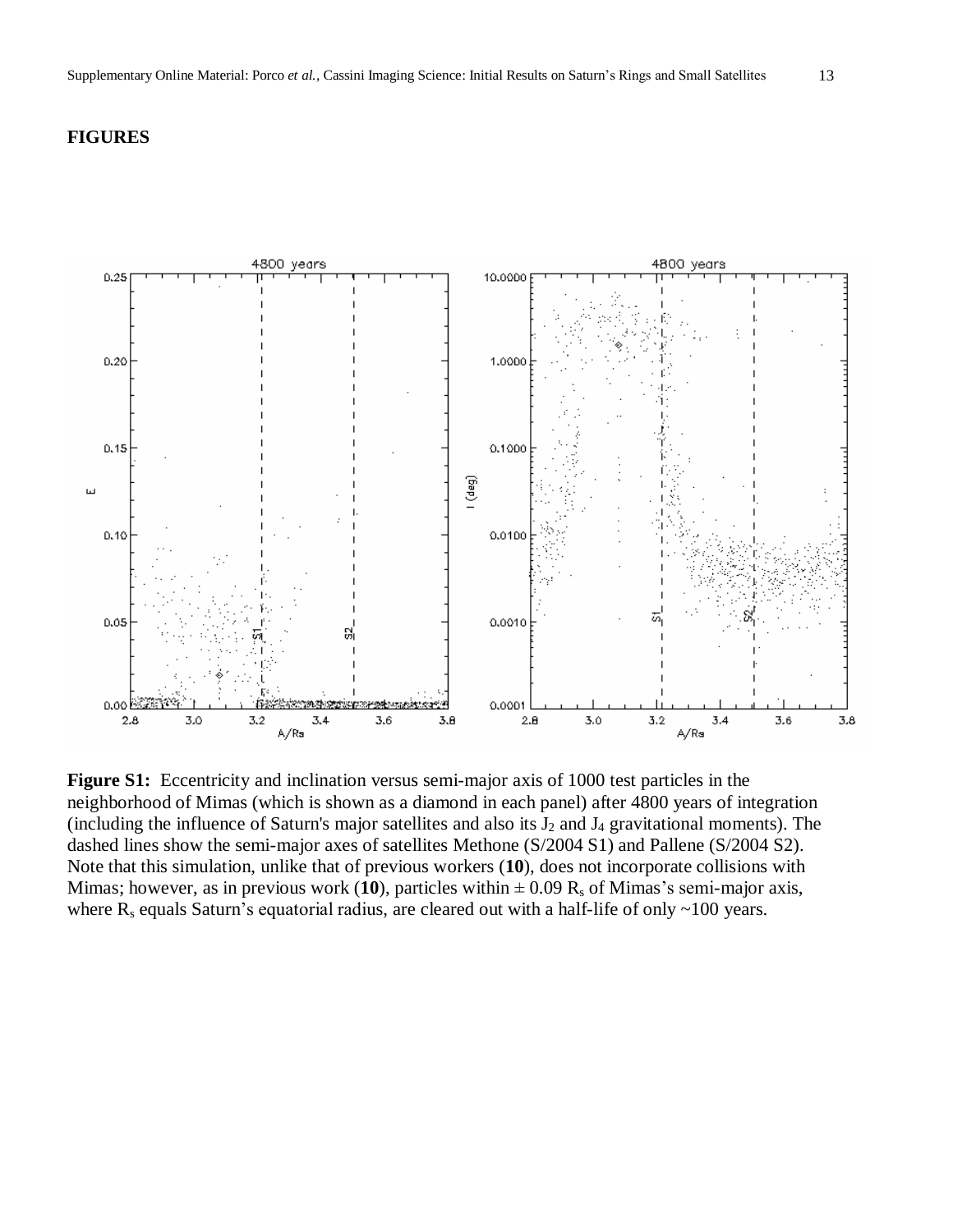

Figure S2a: A natural-color mosaic of Saturn's main rings, indicating the regions whose spectra are shown in fig. 3. The average distance from Saturn's center in units of 1000 km is indicated for each region.



Distance from Saturn Center (103 km)

**Figure S2b:** Inferred Bond albedo of the particles in Saturn's main rings as a function of wavelength. From top to bottom, the panels show albedos inferred for the UV3 (338 nm), BL1 (451 nm), GRN (568 nm), RED (650 nm), and IR2 (862 nm) filters. The vertical scale is the same in each panel except for the UV3 filter. Most of the fine-scale structure in the B ring is real, while most narrow features in the outer C ring, Cassini division, and A ring result from imperfect alignment of gaps in these images.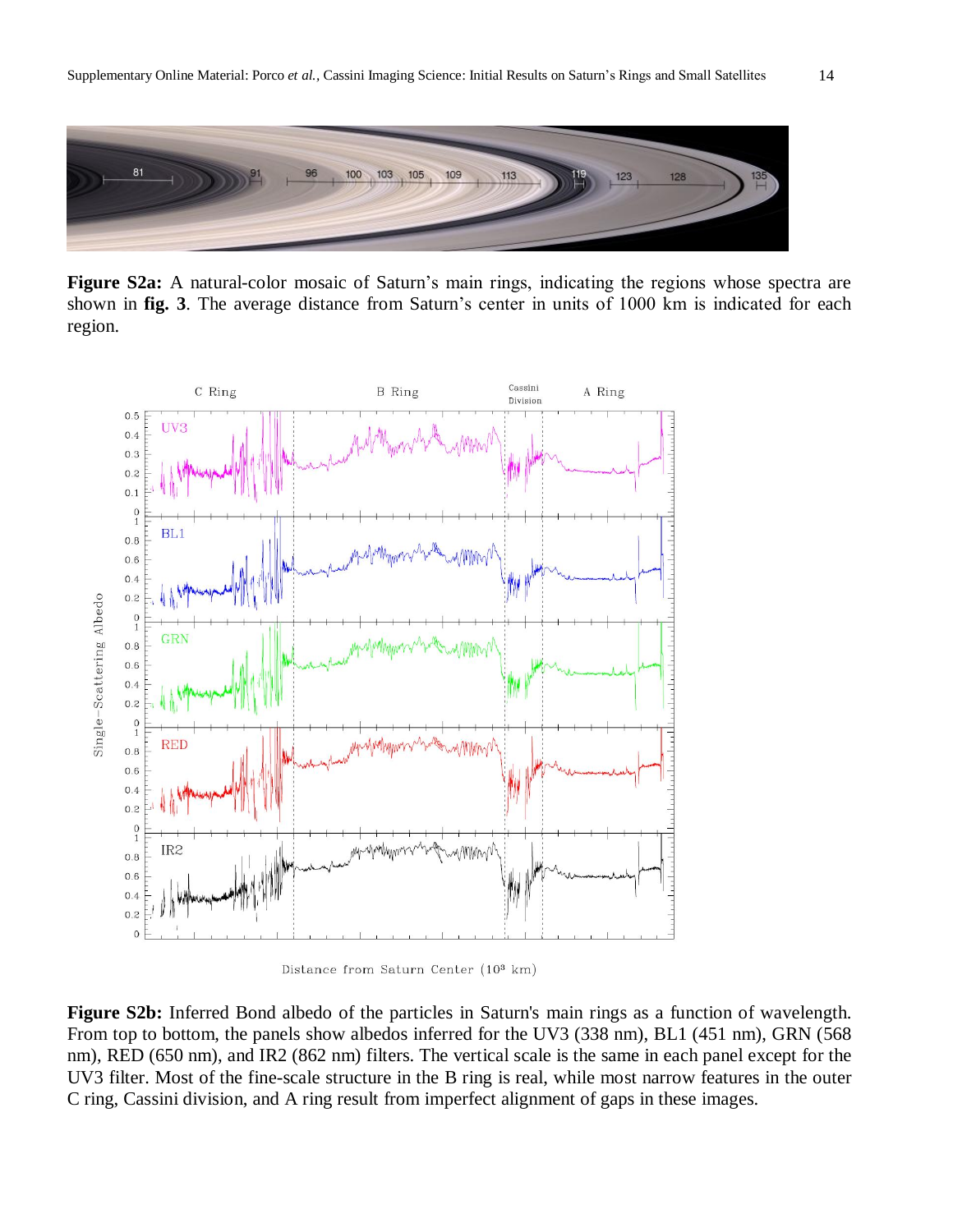

**Figure S3a:** Structure of the Maxwell ringlet in Saturn's C ring. The top panel shows the optical depth profile of the ringlet in Voyager photopolarimeter (PPS) occultation data; parts of the ringlet have optical depth > 2 and are saturated in this plot because very few stellar photons penetrated the ring. The second panel shows the ringlet's profile in Voyager radio science (RSS) data. Both the average distance of the ring from Saturn and its width are different in the PPS and RSS data, indicating that the ring is eccentric. The third panel shows a longitudinally averaged radial I/F scan through the Maxwell ringlet seen in **fig. 4a**. The bottom panel gives a plausible reconstruction of the ringlet's profile of optical depth vs. distance from Saturn from the radial I/F scan. For images taken in diffuse transmission, there are two solutions for  $\tau$  for a given value of I/F, so our solution for  $\tau$  is non-unique.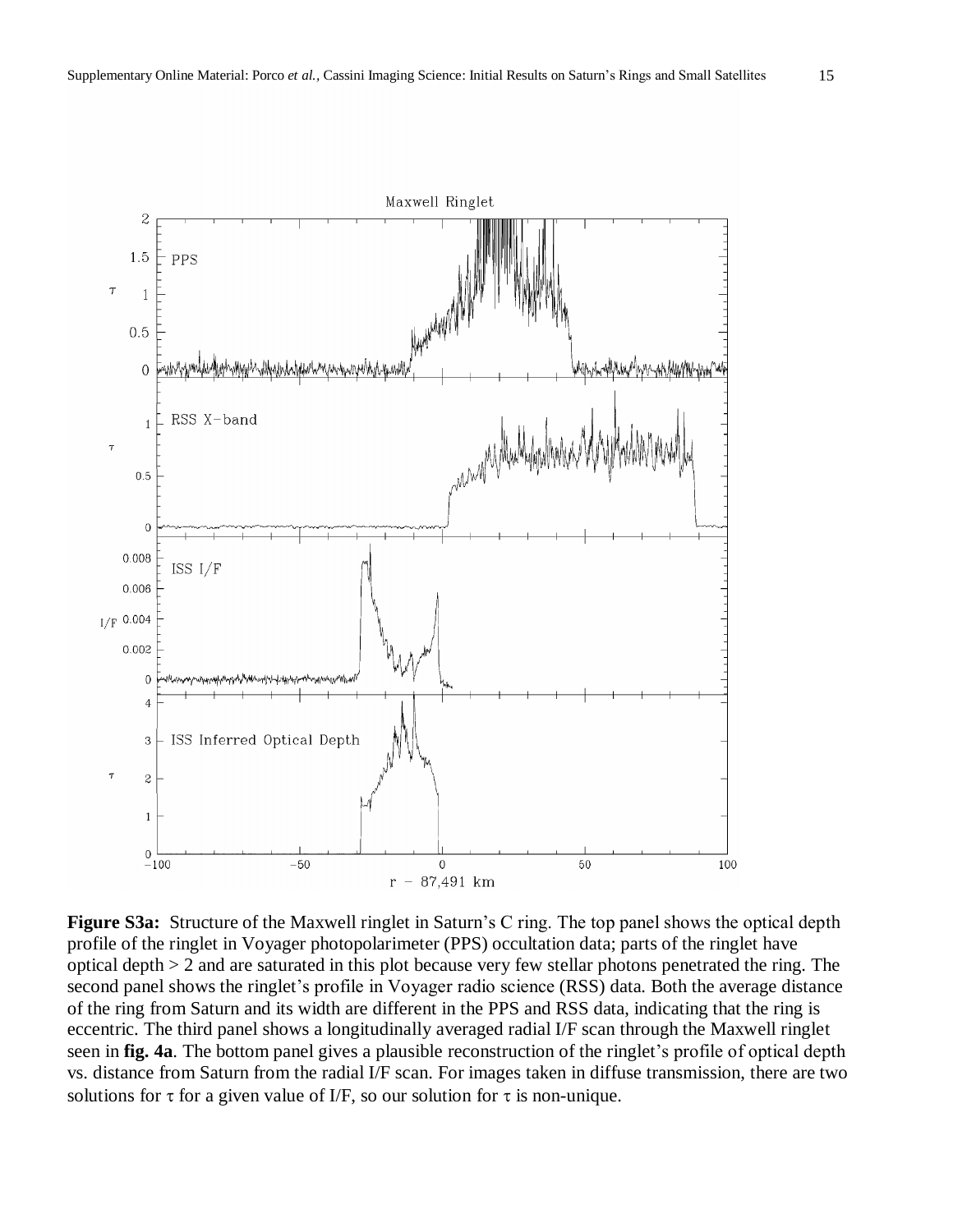

 $\overline{1}$ 

 $\rm I/F$ 

 $\overline{1}$ 

 $\overline{1}$ 

 $\mathbf 0$  $-150$ 

 $-100$ 

 $-50$ 

**Figure S3b:** Structure of the innermost Cassini division, including the narrow Huygens ringlet seen on the left in **fig. 4b**. The four panels in this figure are in the same format as in **fig. S3a**. The Huygens ringlet is the leftmost feature in the four panels, and is about 20 km wide at the longitude of our SOI observations. The optical depths of the narrow ringlet and plateau exterior to the Huygens ringlet are not well-constrained; the plateau, in particular, could have  $\tau \sim 0.1$ .

 $\mathbf 0$ 

 $r - 117824$  km

50

100

150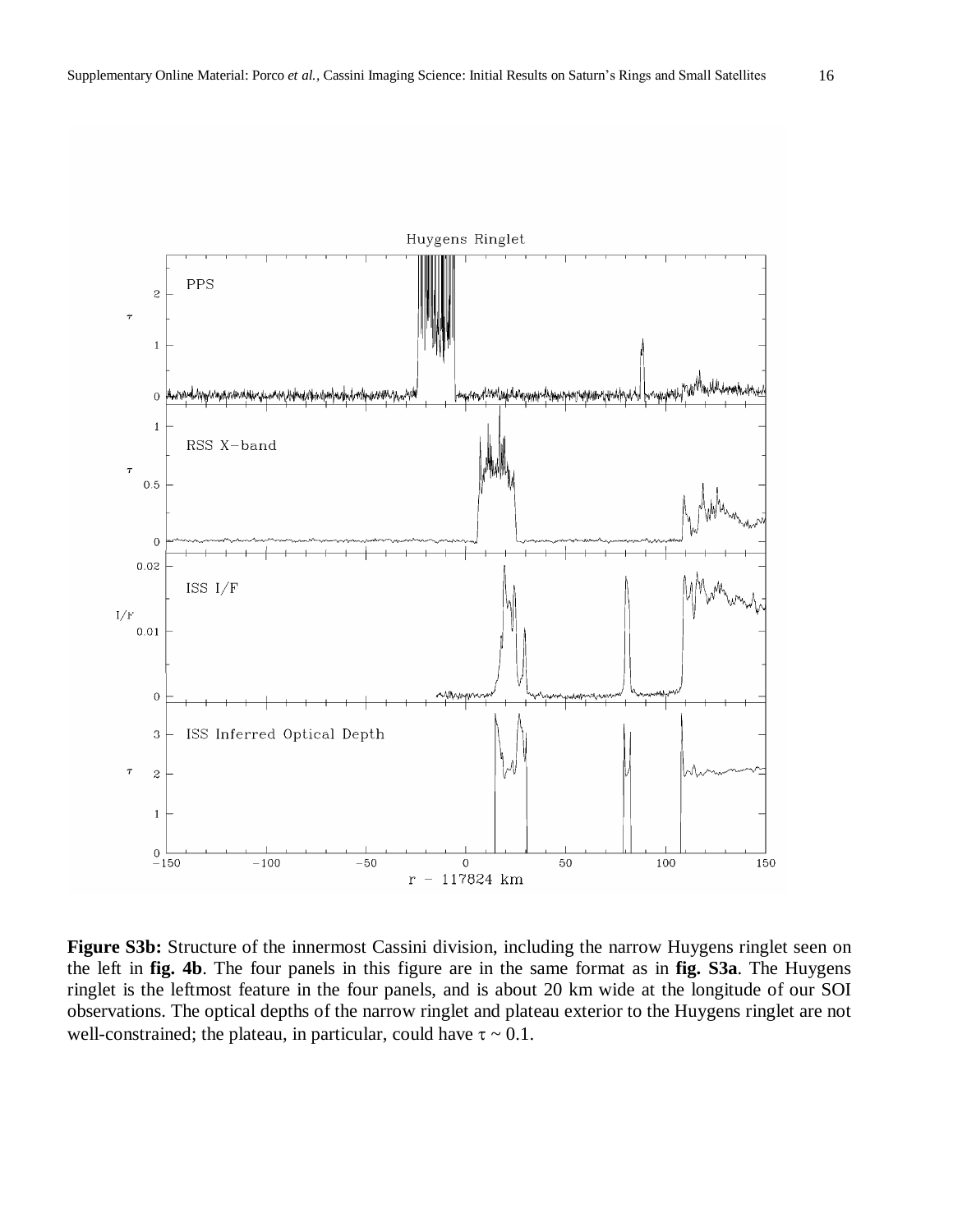

**Figure S4a:** Observed and model profiles for the Atlas 5:4 density wave in the inner Cassini division. We first fit the wavelength as a function of distance from resonance in the measured I/F profile to determine the surface density of the rings and the location of the Atlas 5:4 inner Lindblad resonance. We then converted the I/F profile to an optical depth profile by assuming the ring particles have a Bond albedo of 0.3 and a backscattering phase function like that of the galilean satellite Callisto. (In this region, the results are not sensitive to the assumed ring scattering properties, because the ring has a sufficiently low optical depth that the light transmitted through the ring is dominated by singly-scattered photons.) Next, we assumed that the surface density is linearly proportional to the optical depth within the wave region (*i.e.*, the particle size distribution remains constant). Finally, we constructed a series of theoretical linear wave profiles in which we varied Atlas' mass, MA<sub>tlas</sub>, and the damping length, L, which is related to the viscosity. We determined the best fit values of  $M_{\text{Atlas}}$  and L by using a Levenberg-Marquardt non-linear least squares algorithm. The theoretical profile fits the observed wave well for the first several cycles, but the observed profile shows a "ramp" in background brightness some 10 km external to the resonance. This cause of this ramp is unknown, but could result from changes in the particle size distribution of the rings.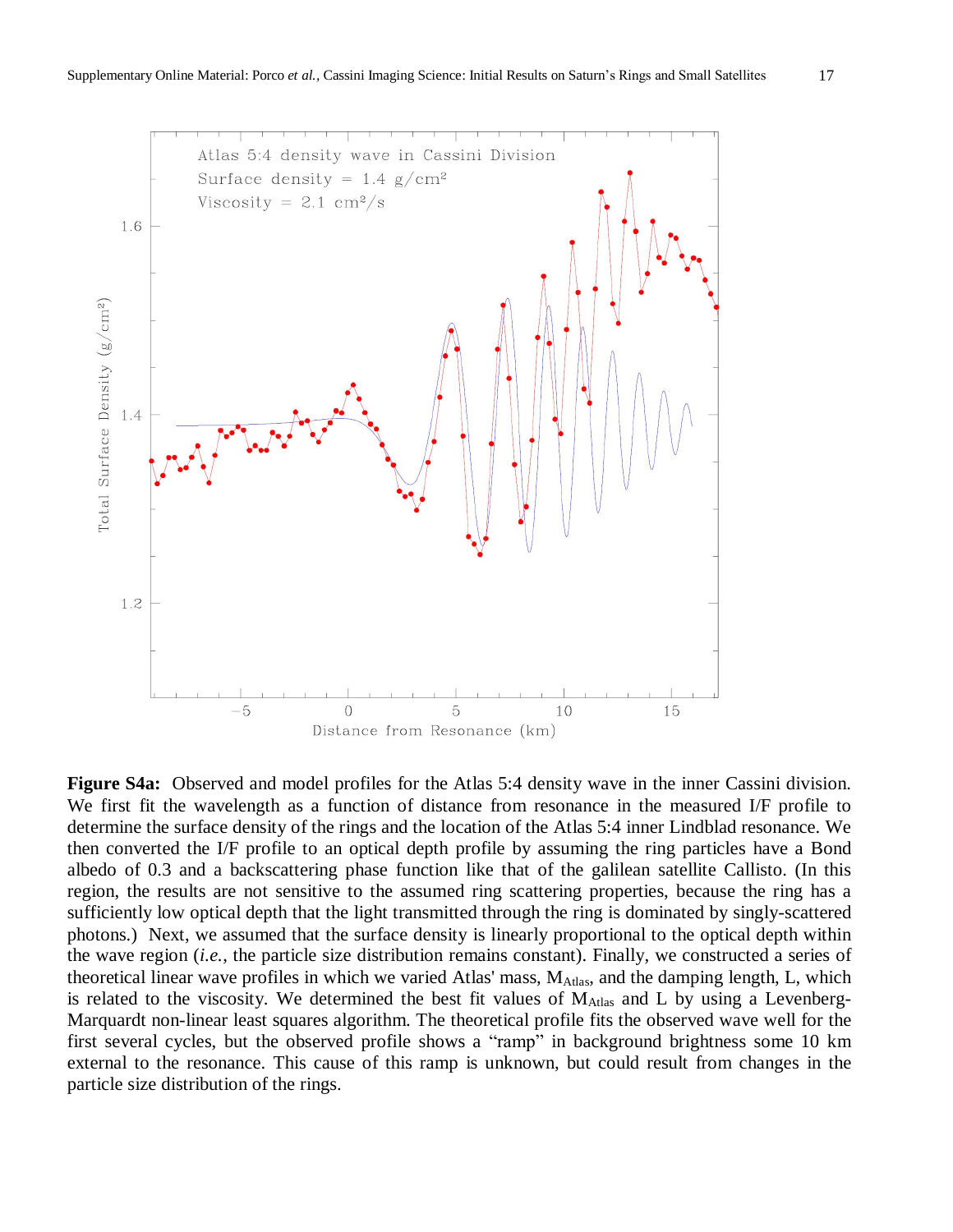

**Figure S4b:** Observed and model profiles for the Pan 7:6 density wave in the outer Cassini division. We followed procedures similar to those in **fig. S4a**. Here we assumed a Bond albedo of 0.25. The observed profile shows different background brightnesses both interior and exterior to the wave region. The "observed" profile is less certain than the profile shown in **fig. S4a** because the higher optical depth here makes the conversion from I/F to  $\tau$  and surface density more highly model-dependent.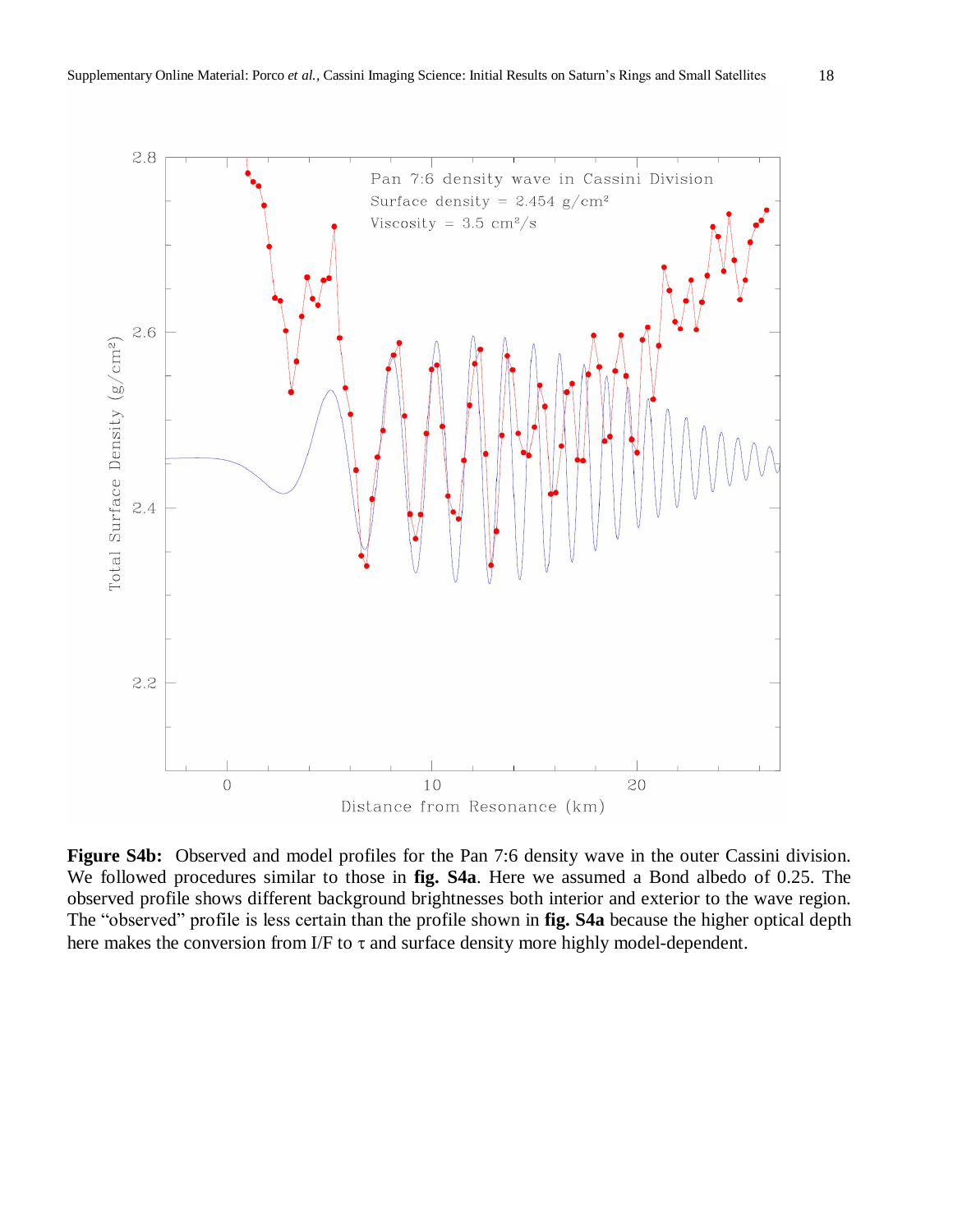

**Figure S5:** (upper) A radial scan of the brightness (I/F) vs. distance from Saturn's center in image N1467346329 (**fig. 5g**). (lower) A wavelet analysis [**S27**] shows the power contained in the frequency spectrum as a function of radius. The scale is logarithmic, with two shading contours per order of magnitude in the power. The dashed lines give the wake features expected to be caused by Pan at post encounter longitudes of 342° ("first-order") and 702° ("second-order"). The dot-dashed lines show the predicted locations of spiral density waves for the Pandora 11:10 and Prometheus 15:14 resonances. In the cross-hatched region (the "cone of influence"), the signal is contaminated by edge effects.